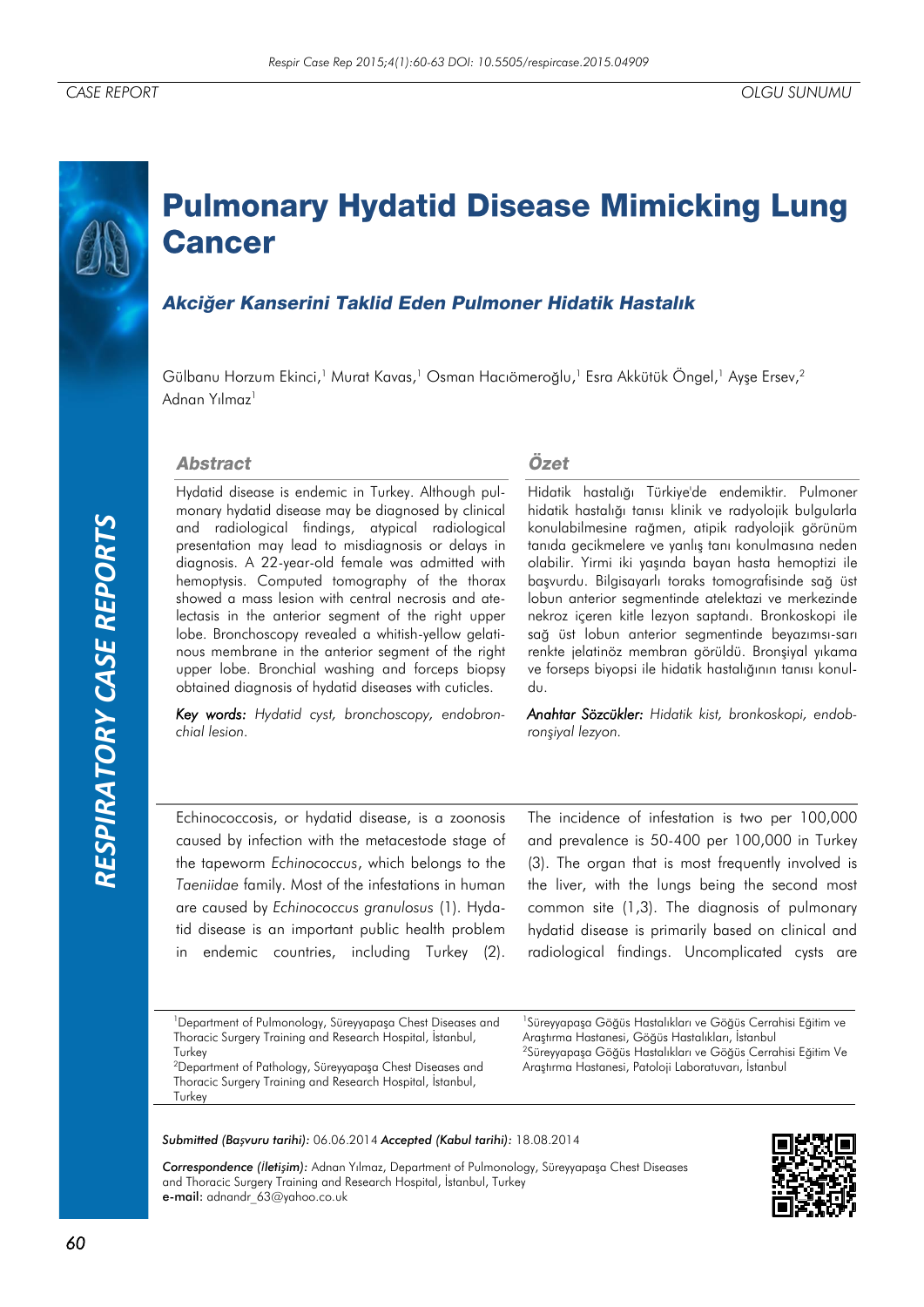discovered incidentally on chest x-rays with typical radiographic appearances. Infection or rupture may change the typical radiographic appearance of a hydatid cyst, causing an incorrect diagnosis and delayed treatment (4). The diagnosis of complicated pulmonary hydatid disease is difficult because it can mimic many other pulmonary and pleural diseases, including pneumonia, bronchiectasis, tuberculosis, abscess, lung tumors, pleurisy, and empyema (3,4). Although bronchoscopy is unnecessary in patients with a typical clinical and radiological picture, it can be performed when there is suspicion of a tumor or when the presentation is atypical (3,5). We present a case evaluated for suspicion of lung cancer in which the diagnosis was made through bronchoscopy.

## **CASE**

A 22-year-old Turkish woman was admitted to our hospital with hemoptysis. She had also a history of hemoptysis one year ago. The patient was a non-smoker and had no history of close contact with dogs or other animals. The physical examination, full blood count, and biochemical tests were normal. Erythrocyte sedimentation rate was 10 mm/h. The chest x-ray showed a mass lesion 4 cm diameter in the right middle zone (Figure 1). Computed tomography of the thorax showed a mass lesion with central necrosis and atelectasis in the anterior segment of the right upper lobe and was reported as lung cancer (Figure 2). Fiber optic bronchoscopy revealed a whitish-yellow lesion bulging from the orifice of right upper lobe anterior segment that was very suggestive of a hydatid cyst membrane (Figure 3). Bronchial washing and forceps biopsy were performed. Materials were sent for both microbiological and pathological examination. Acid-fast bacilli and culture of other micro-organisms were negative. Pathological examination of bronchoscopic materials revealed diagnosis of hydatid disease with cuticles (Figure 4). Hydatid serology was negative after bronchoscopy. Abdominal ultrasonography was normal, with no evidence of hydatid disease in the liver. A right posterolateral thoracotomy was performed and a cystic lesion 6 cm in diameter located in the superior segment of the left lower lobe was detected. The patient underwent cystotomy plus capitonnage. The pathologic examination of the surgical material confirmed the diagnosis of hydatid disease. An anthelmintic agent albendazole (10 mg/kg) was administered daily for three months postoperatively. The postoperative chest x-ray showed normal appearance (Figure 5).



*Figure 1: CXR shows a mass lesion in the right middle zone*



*Figure 2: Computed tomography of the thorax shows a mass lesion with central necrosis and atelectasis in the anterior segment of the right upper lobe*



*Figure 3: Bronchoscopy shows a whitish-yellow gelatinous membrane in the anterior segment of the right upper lobe*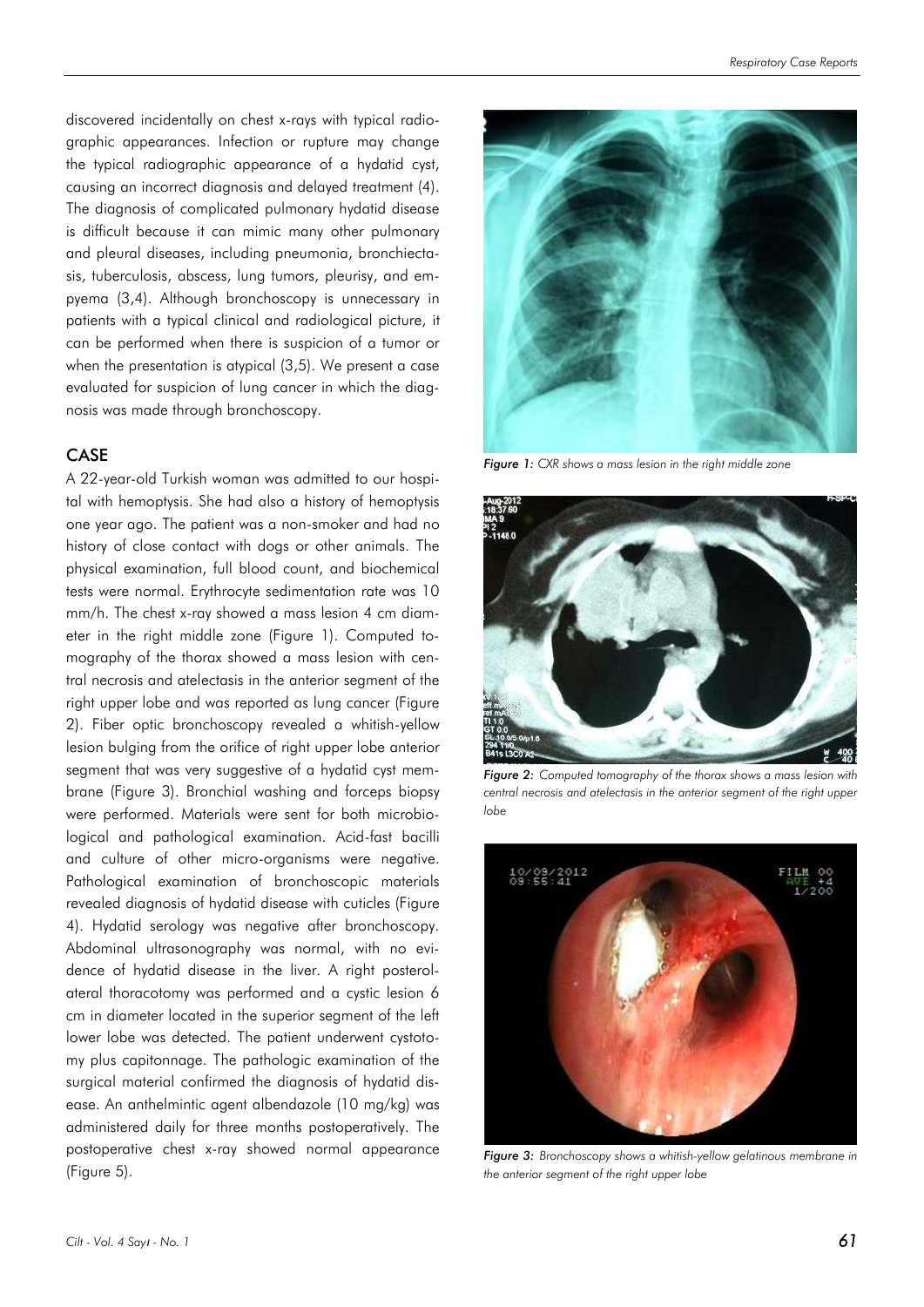## **DISCUSSION**

Hydatid disease remains a common clinical problem in areas of the world endemic to echinococcal infestations, especially Australia, New Zealand, South America, the Middle East, and the Mediterranean region (6). The most common localization of the disease is the liver (65%), followed by the lungs (25%) and other organs such as the spleen, kidneys, brain, bones, and heart (1,7).

The majority of pulmonary hydatid cyst cases can be diagnosed by the clinical findings and evaluation of data obtained through imaging techniques and serologic methods (4-6). Intact pulmonary hydatid cysts are frequently detected through chest radiography and typically appear as solitary or multiple, well-defined, round or oval masses with smooth borders surrounded by normal lung tissue (3,6,8). When a pulmonary hydatid cyst is infected or ruptured, the radiological appearance may become atypical (4,5,9). According to a previous report (4), typical radiological appearance was only seen in three of 24 complicated pulmonary hydatid cysts. Complicated pulmonary hydatid cysts can mimic several pleural and pulmonary disease such as non-resolving pneumonia, tumors, tuberculosis, abscess, bronchiectasis, pleurisy, and empyema (3-8). There is no specific clinical finding except hydatidosis (4). Laboratory findings are non-specific (6). Serological tests support the diagnosis but they are positive in only 50 % of patients with pulmonary hydatid disease (6,9). Bronchoscopy is unnecessary in patients with a typical clinical and radiological picture. It can be performed when there is suspicion of a tumor or the presentation is atypical (3,5-8,10).

Specific and non-specific bronchoscopic findings for pulmonary hydatid cysts were described in adults (4,5). Saygi et al. (4) detected a whitish-yellow gelatinous membrane in 12 of 24 cases. This feature was introduced as the single specific finding. Other bronchoscopic findings were hyperemia and edema in their study. Deshmukh et al. (11) reported that a white glistening membrane was observed in 9 of 14 patients during fiber optic bronchoscopy. A previous report presented three patients with pulmonary hydatid cyst diagnosed by bronchoscopy. None of these patients had a typical radiological picture of a hydatid cyst, and in one patient the serological tests were negative. The initial diagnoses were lung tumours or tuberculosis. Bronchoscopy revealed a whitish-yellow gelatinous membrane in all patients (5). Kilinc et al. (6) reported three cases of pulmonary hydatid cyst mimicking bronchial cancer. The authors found that serological tests were negative in two cases. It was reported that the patients were evaluated for non-resolving or recurrent pneumonia in whom complicated hydatid cysts were detected by bronchoscopy (7,12). Our patient had no history of close contact with dogs or other animals. She had no a typical radiological appearance of hydatid cyst. The patient was initially evaluated to have a lung tumor based on a radiological mass lesion on the chest radiograph and computed tomography of the thorax. Bronchoscopy revealed an endobronchial lesion. From this, a definitive diagnosis of pulmonary hydatid disease was obtained.



*Figure 4: PAP EA65, x4: Bronchial brushing (cytology); fragment of Echinoccoccus granulosus cyct membrane among inflammatory cells and erythrocytes*



*Figure 5: Postoperative chest x-ray shows normal appearance*

In conclusion, pulmonary hydatid disease and lung cancer are prevalent diseases in Turkey. Pulmonary hydatid cysts can imitate lung tumors. The diagnosis of pulmonary hydatid disease may be difficult in patients without a typi